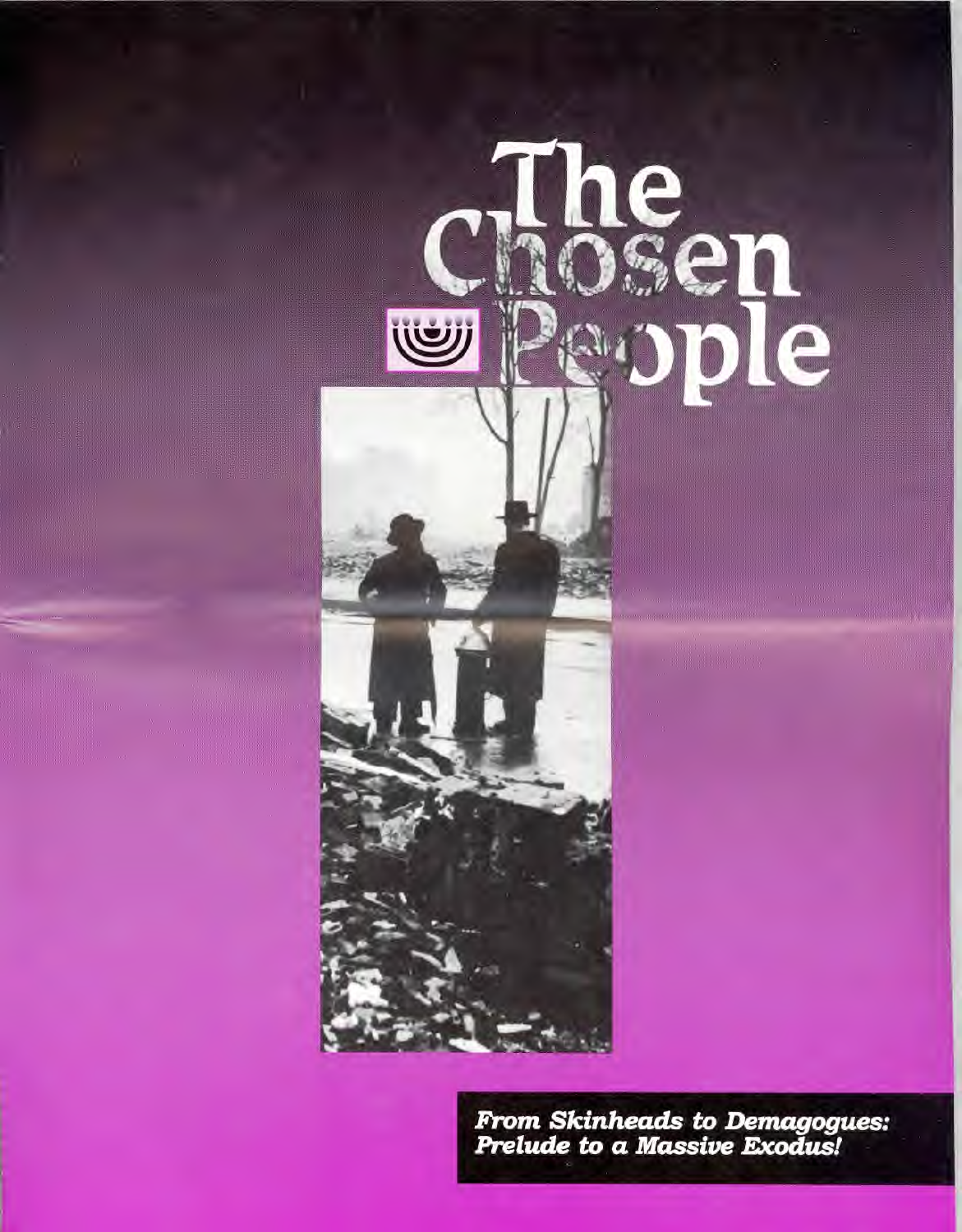

## **FRIGHTENING SIGNS OF THE TIMES.**

The fall of communism in<br>the former Soviet Union<br>and Eastern Europe was<br>supposed to be reason for celebrathe former Soviet Union and Eastern Europe was supposed to be reason for celebra-

tion. But the economic and political chaos that is now plaguing many of these same nations leaves an ominous cloud over our world today. And Jewish people sense an even darker side to recent developments.

### *Freedom brings "hidden diseases" to the surface.*

*families have lived for generations.* Communism in the former Soviet Union was a tyrant that controlled people through fear. When that tyrant was driven off and people experienced freedom, both the good and bad began to emerge. Seventy years of totalitarian dominance have resulted in horrible consequences. The superpower that declared war on God and elevated humanism to heights never equaled in all history is now discovering their house is built on sand. And the great thaw in the cold war has left their empire in ruins.

Russian society today has no solid values. It's like a plant that has been uprooted but not replanted. They have recognized



*force Jewish people to flee places their* 

the lie of communism but have not received the truth. Anarchy reigns. And its power is no less destructive than the godless ideology that preceded it.

*"Fuzzy fears" have come into focus in* **the**  *personage of Vladimir Zhirinovsky.* 

He emerged from anonymity. Yet Vladimir has brought turmoil to

all levels of world politics. His Liberal-Democratic party, a name that seems strange for right-wing, nationalistic neo-fascists, won the largest number of the seats in the Russian Parliament in December of last year.

Zhirinovsky's rhetoric is frightening, especially to Jewish people. Most of his speeches carry Nazi fascist slogans. He threatens to regain all the splendor of the former Soviet Union. He has even claimed that Russia will once again border Germany



drives people to search for spiritual *peace. That's why this is a critical*  period for Jewish evangelism.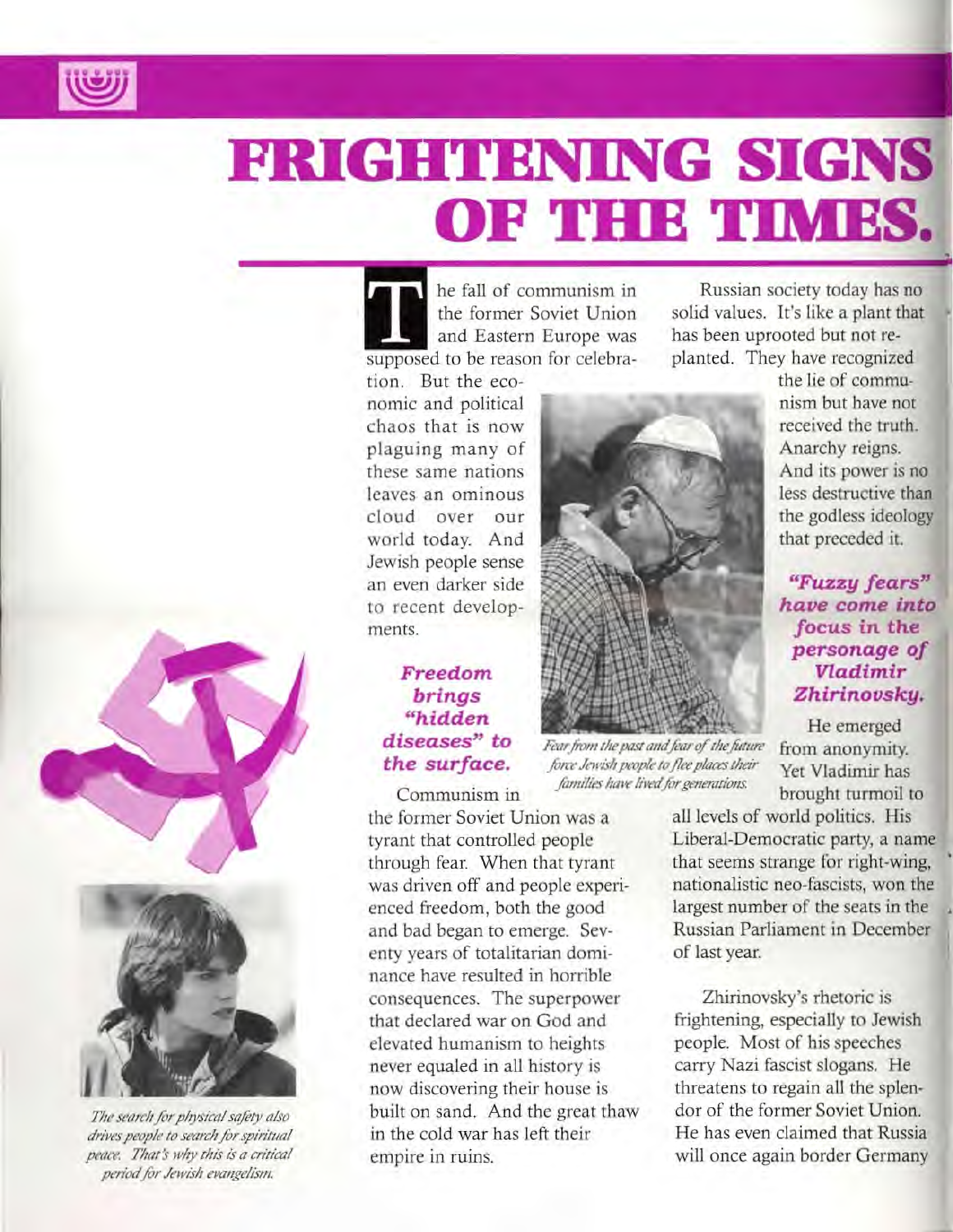

### *History seems to be repeating itself... troubled nations again seek a scapegoat.*

on the west, which implies the • occupation of the sovereign countries of Ukraine, Poland and others. He has also made it clear that he will fight to wipe out the cancer of the world -- namely Zionism.

### *God's plan once more comes to light.*

In Jeremiah 23:7-8 we read prophecy of what we're seeing today. "Therefore, behold the days are coming, declares the Lord, when they will no longer say as the Lord lives who brought up the sons of Israel from the land of Egypt, but as the Lord lives who brought up and led back the descendants of the household of Israel from the land of the north, and from all the countries where I've driven them. Then they will live on their own soil."

So we have a new sign. It's , not coming out of Egypt or the Passover any longer. But this returning, especially from the lands of the north, is from Russia and other lands.

An Israeli newspaper published the results of a recent survey among Jewish people in the former Soviet Union. More than half (56 percent) said they had no intention of emigrating to Israel. Zhirinovsky's increasing

power may change that for many Jewish people in Russia.

### *Loving God's chosen people begins with sharing His truth.*

Christians can respond to this growing threat with fervent prayer and a renewed commitment to share the Good News with Jewish people everywhere. Chosen People Ministries is increasing our efforts both in places like Russia and Germany - where hostilities against Jewish

people are mounting -- and in Israel, across Europe and North America, wherever they are fleeing. With the projected turmoil in the coming months, this will be a critical period for Jewish evangelism.

*In the ugly face of rising anti-Semitism, the most important thing Christians can do is share the truth of our Messiah.* 



*Sam Nadler; President Chosen People Ministries* 

### *No time to relax!*

As believers, seeing the prophesied return of Jewish people from "the north" to Israel should not lull us into complacency. Yes, they may be out of danger and back in their own land. But God's full, final

and eternal work is that His people receive the Gospel. Now is the day to take full advantage of these opportunities.

One day I'm going to be in heaven. And I'll worship as I've never worshipped before. But there's one thing I won't be able to do then -- that is witness! All believers will be held responsible for how we utilize the opportunities we are given to share the Gospel.

That's why we are working so hard to advance SHALOM 2000, our new initiative to reach all 11 major Jewish population centers by the year 2000. We want to evangelize Jewish people while the opportunities exist -- while they are at their most accessible point for the Gospel. And we want every born-again believer to pray as they've never prayed before. To support us as we desperately need them to do. And to, where possible, volunteer their time to help evangelize God's chosen people.

This is the appointed hour. "Open your eyes and look at the fields! They are ripe for harvest." (John 4:35b)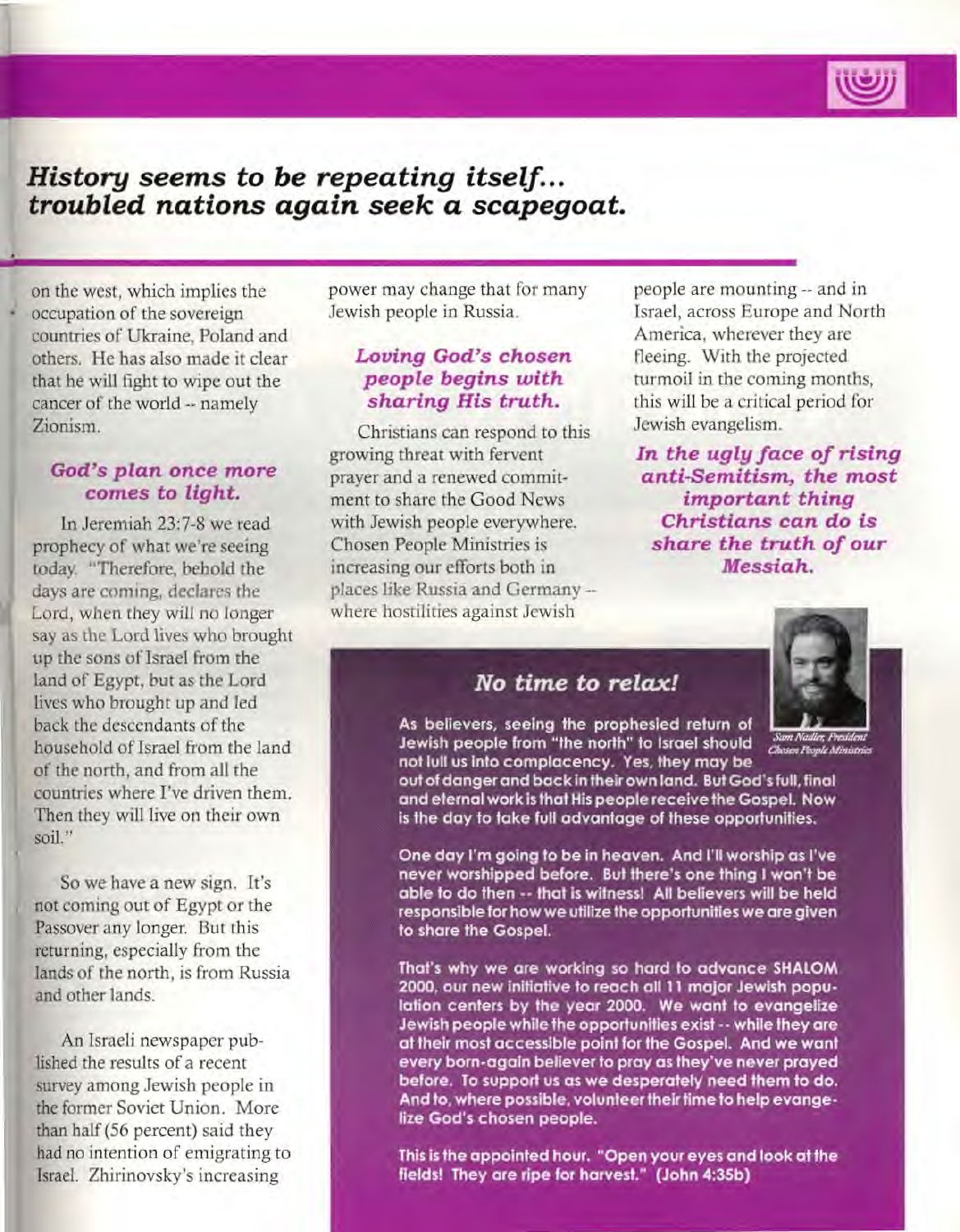On the surface, it appeared that there was little interest in Isaiah 53. The rabbi had prepared his students well. Instead, they wanted to express their disgust at the concept of hell. During the evening, they kept going back to the idea of hell,



# **LEL IN A SYNAGOGUE**

over and over. They wouldn't let it go. Messianic believers were called "extremists."

Through the discussion it was revealed that it was more than Jesus that they rejected. These young people didn't believe any biblical aspect of Judaism or even the idea of a personal God. tions. His sheepish reply was, "I

### *A glaring example of the blind leading the blind.*

These students are lost. But the rabbi had told them that as long as they were "good people," they were okay for eternity. It's the same old lie heard so frequently: all good people to go heaven.

f i

> But the most tragic revelation of the evening was from the rabbi himself. Christopher later rebuked him for allowing these students to attack our biblical Jewish faith when they themselves had no personal belief in God, let alone biblical convic-



bring them along in my own way"

### *Results from the trial: the jury is still out!*

From past experience, we know that one day at least some of these students will come to faith. And they will remember some of the things that were said that evening that touched their interests and tugged at their hearts. God's Word will not return to Him in vain. Pray that these seeds will grow to the glory of God and salvation of many.

*Please pray for these unbelieving students.* 



*Reaching young people with the truth about our Messiah Jesus while their hearts are tender and their minds are open is a tremendous challenge.*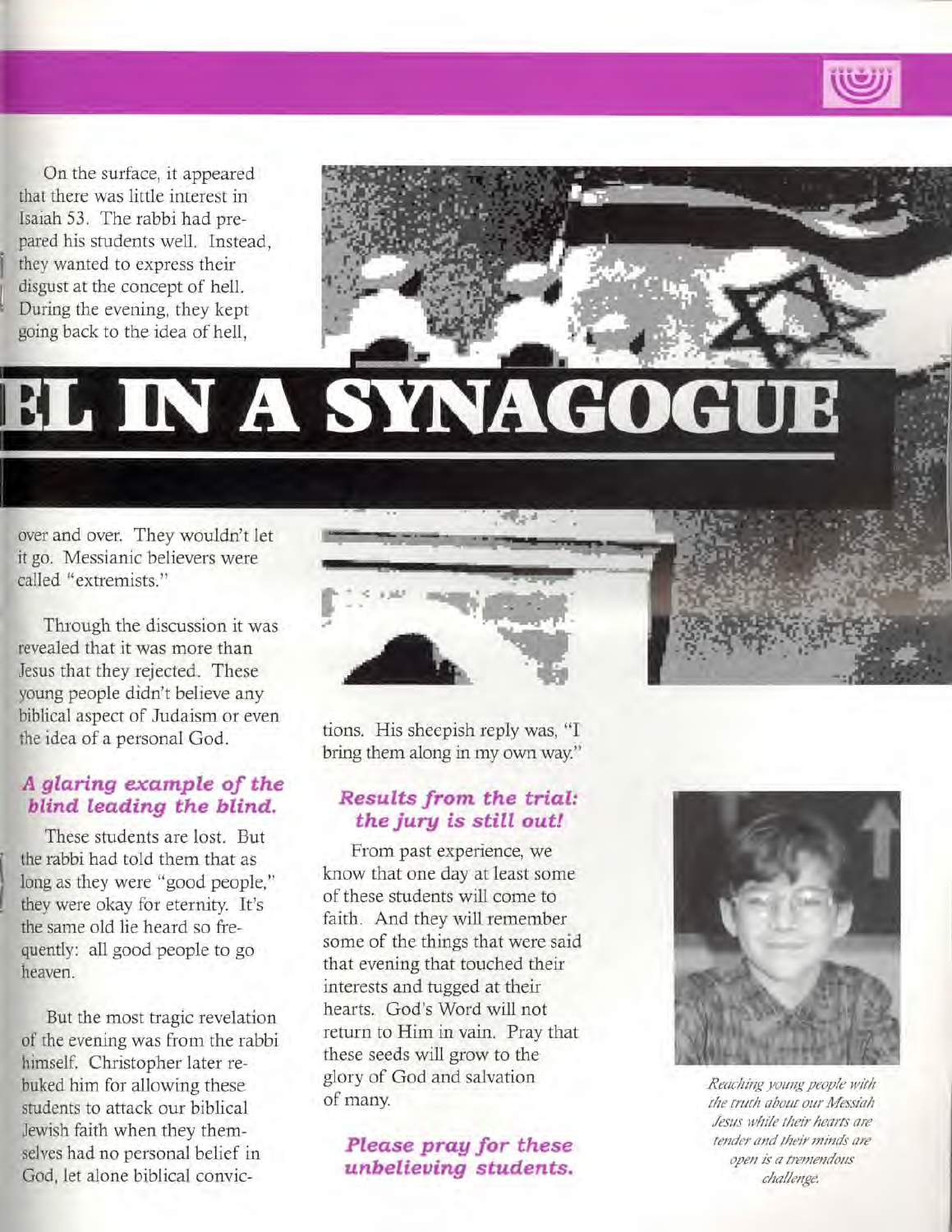

### **THE ULTIMATE**

*by Larry Jaffey U.S. Ministries Director* **SIGN.** 

and time prophecy is an exciting and often contra<br>versial subject in the<br>Christian community. When the exciting and often controversial subject in the Christian community. When the subject of prophecy is mentioned, an air of excitement and expectation enters the conversation.

We all want to see evidence that God is presently working in our world and prophecy provides that truth. With that proof we can provide to our detractors evidence of God's existence.

### *The existence of Israel stands as the ultimate sign of God's power and control.*

Though each of us has his or her own list of "signs of the last days," the one prophecy most everyone will mention as evidence we are close to the end of





*Reaching Jewish people with the Gospel is the most important thing we can do today for the nation of Israel* 

this age is the existence of the nation of Israel. God repeatedly said He would bring the Jewish people back to their land in the last days. *(Deut. 30:3; Is. 11:1-12; Jer. 16:15, 23:8, 32:27; Ezek. 37:21)* 

Israel, though a country .surrounded by nations bent on her destruction, has survived. This small country, with a population only about the same as the state of Maryland, has caught the

### *Spiritual rebirth for Israel is even more critical to prophecy.*

It is exciting to see how God is working today in bringing His



*"For I will take you from the nations, gather you from all the lands, and bring you into your own land." (Ezekiel 3621)* 

land has been turned into a garden. Ezekiel quotes God as saying this return was to "vindicate the holiness of My great name." (Ezek. 36:23) Truly with the return of the Jewish people to the land, the world is once again obligated to consider the God of Abraham, Isaac and Jacob.

attention of the world. A visit to Israel reveals how a waste-

*t*

A

*Al .114 1*

*,*  At

people back to the Promised Land. But there is a danger that we must avoid. Often Christians become so enamored with Israel as a nation they forget God's ultimate desire is that His people worship Him. Every prophecy about people returning to the land includes a prophecy about a spiritual rebirth of the people. The passage in Ezekiel 36 goes on to say, "moreover, I will give you a new heart and put a new spirit within you." (Ezek. 36:26)

**4'4**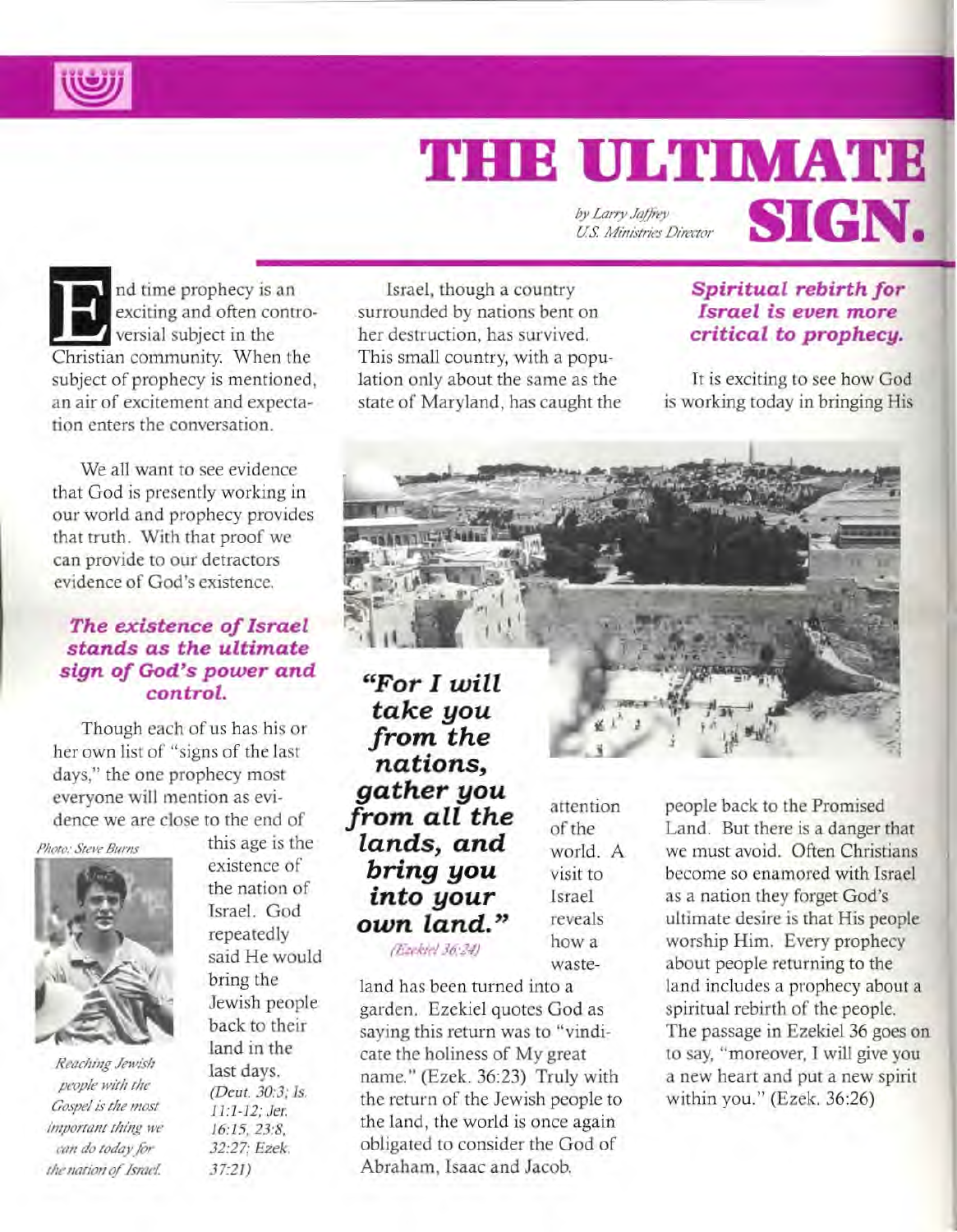

### *Proof we can provide our detractors that God exists.*

Our excitement about what is happening in the Middle East should include a burden to see the Jewish people come back to God through the Messiah.

> *As we are reminded of how God is bringing His people home, let us not forget to pray for their salvation, for that is God's ultimate desire for them.*



### *GOOD NEWS...BAD NEWS... PRAYER NEWS*

Please use these news briefs as a basis for prayer and thanksgiving.

### LOS ANGELES EARTHQUAKE.

We praise the Lord that none of our missionaries or support staff were seriously hurt in the January 17 earthquake in Los Angeles, California.

The staff reports a loss of many personal items and minor cuts from broken glass but most importantly that their families and homes are still intact.

The Chosen People Ministries office building in Los Angeles fared well in the earthquake. But the building where CPM's church planting work, Shepherd of Israel Congregation meets weekly was damaged. Please pray as Chosen People missionaries look for a new location for the congregation.

### ISRAELI CONGREGATION FULL AND OVERFLOWING.

There is no room left to accommodate new believers at the fellowship in Tel Aviv. Missionary Albert Israeli has reluctantly scaled back his schedule of evangelistic campaigns to focus on discipling believers for leadership and on finding new meeting locations in and around Tel Aviv.

Albert confesses it is not so simple to find a building to rent in Israel. Most proprietors do not welcome Messianic believers.

The location they currently rent is not only too small, but it is also in a "rough" neighborhood. When Albert and another member of the congregation tried to hang a sign for Beit Sar Shalom (House of the Prince of Peace), they were almost assaulted!

#### CONGREGATION IN UKRAINE CONTINUES TO GROW.

Despite the fact that many Jewish people in Ukraine and the former Soviet Union are emigrating to other countries, such as Israel, the United States, Canada and Germany, our Chosen People congregation in Kiev, Ukraine continues to grow with Jewish believers. At least 20 more people have recently come to faith and are now being discipled.

The congregation in Kiev is planning to extend its ministry to the Jewish people through evangelistic campaigns in surrounding cities. The first team will be in the city of Zitomir. Pray for the success of their first outreach.